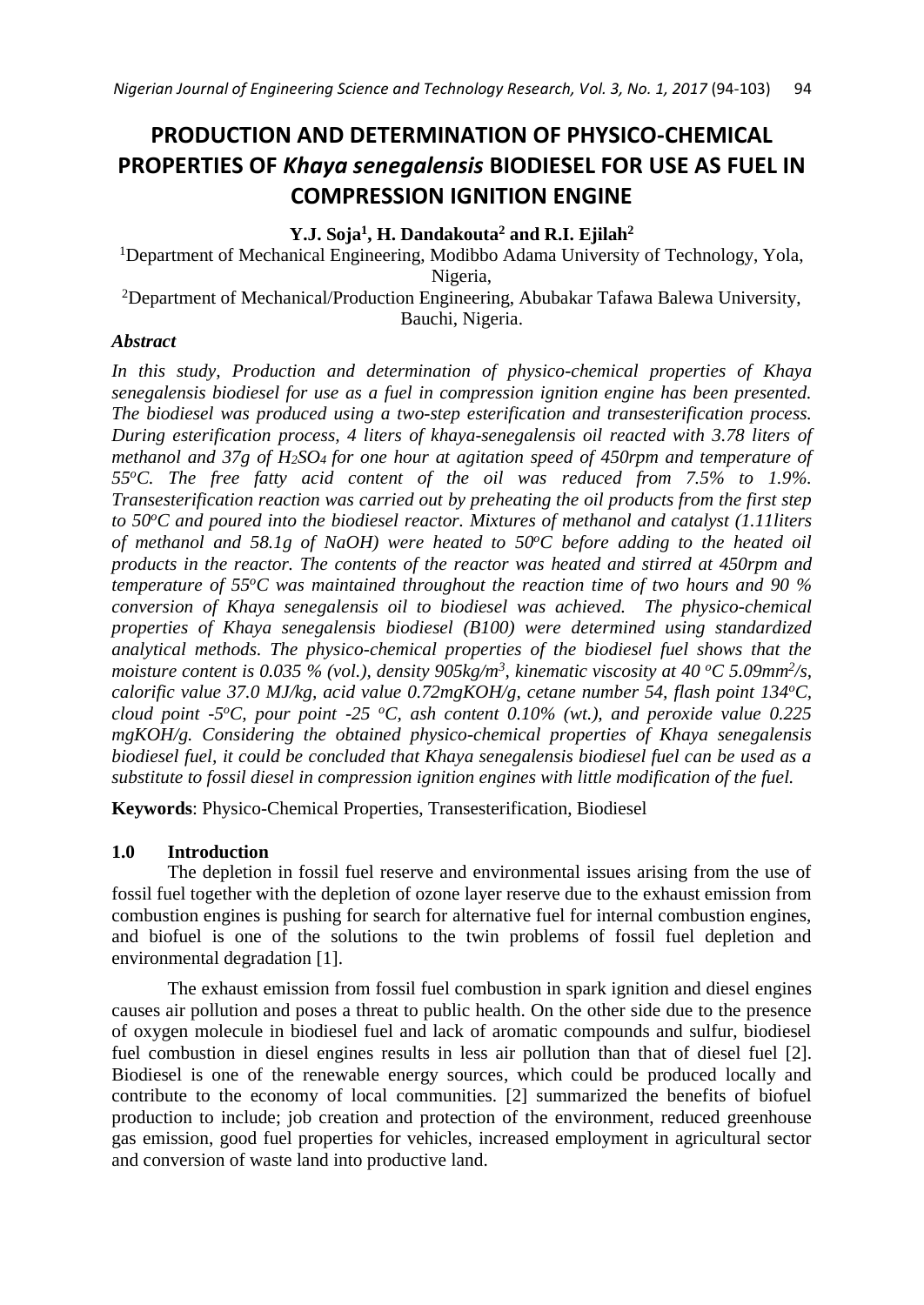The state of the matter, as concerns the sourcing of alternative energy in Nigeria is that, despite the theoretical abundance of almost all of wind, solar, tidal and other sources of alternative energy, very little effort has been done to harness the said sources. The situation is worse in the case of biofuel sourcing from vegetable oils. Notwithstanding the abundance of arable land mass for the cultivation of vegetable oils, Nigeria is still not self-sufficient in edible oil production for human consumption not to talk about the use of it for production of biofuel. This fact necessitates the need to seek for a way out to produce biofuel while not obstructing the availability of the oils for human consumption. A good candidate for this purpose would be the vegetable oils obtained from the non-edible sources. A good number of such oilseeds, the likes of *Jatropha carcus* (jathropha), *Azadirachta indica* (neem), *Hevea brazillenses* (Rubber) and *Khaya senegalensis* (Africa Mahogany), are available in abundant quantities in Nigeria. Such oilseeds could be harnessed for the production of biofuels especially biodiesel. The abundant arable landmass of Nigeria can be used to grow these trees in order to produce biodiesel in commercial quantity. Such a measure would not only better the lots of Nigerians economically but would also serve as an ecological tool to arrest the dangerous situation of deforestation especially in the desert prone areas of the country. There are few attempts to use the said non-edible oils as substitutes for diesel. However, some works carried out in this connection on Jathropha and Rubber were mentioned [3].

In this research *Khaya senegalensis* oil was investigated as a potential source of biodiesel fuel as a non-edible oil sources. The use of non-edible plant oil sources are particularly important as the issue of competition of biodiesel feedstock with food products has drawn serious concern to the society [4].

*Khaya senegalensis* tree is a genus of seven species of [trees](http://en.wikipedia.org/wiki/Tree) in the mahogany family [Meliaceae,](http://en.wikipedia.org/wiki/Meliaceae) native to tropical [Africa](http://en.wikipedia.org/wiki/Africa) and [Madagascar.](http://en.wikipedia.org/wiki/Madagascar) All species become big tree about 30- 35m tall, with a trunk over 1m in diameter. The [timber](http://en.wikipedia.org/wiki/Timber) of *Khaya senegalensis* tree is called African mahogany, the only timber widely accepted as a [mahogany](http://en.wikipedia.org/wiki/Mahogany) besides that of the true mahogany. *Khaya senegalensis* tree, also known as the African dry zone mahogany is also used for non-timber purposes. In West Africa, Fulani herdsmen prune the tree during the dry season to feed cattle, the oil is used for the control of insect pest and as a dry skin lotion in some parts of Nigeria, in medicinal purposes the leaves and bark are used for the treatment of stomach upset in both human beings and livestock [5]. The seeds have an oil content of 52.5%, consisting of 21.39% [palmitic acid,](http://en.wikipedia.org/wiki/Palmitic_acid) 10.41% [stearic acid,](http://en.wikipedia.org/wiki/Stearic_acid) 64.62% oleic acid and 3.58% unidentifiable acid [6].

### **2.0 Materials and Methods**

# **2.1 Materials**

*Khaya senegalensis* oil was obtained from Yola market in Adamawa state, Nigeria. Methanol, sulphuric acid and all other reagents were purchased from an agent of BDH Chemicals Limited, Poole England in Yola, Adamawa state. Methanol and sulphuric acid were of 95% and 99% purity respectively.

### **2.2 Research equipment and apparatus**

The equipment and apparatus that were used during this study were obtained from chemistry department, Abubaksr Tafawa Balewa University (ATBU) Bauchi and are listed below; Biodiesel batch reactor, Measuring cylinders (1000liters and 250liters), Biodiesel reactor set up(shown in Figure 1), 250ml beakers and conical flask, 250ml separating funnels, Funnels, table spoons (plastic or stainless steel), Test tubes, Retort stand and clamp, Thermometer, Stop watch, Electronic precision balance (TL-600) and Transparent plastic bucket.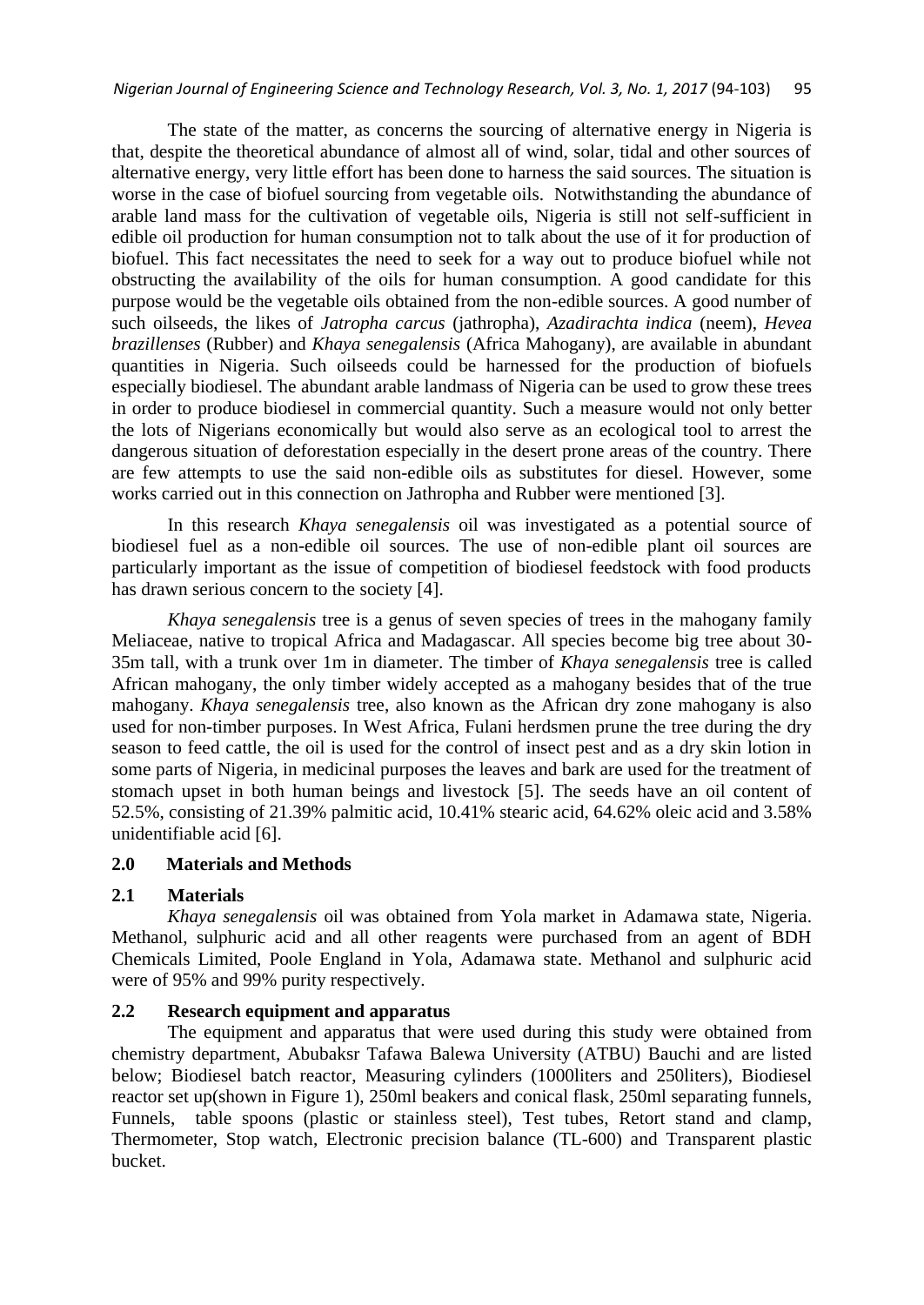

Figure 1. Biodiesel batch reactor constructed for this work.

### **2.3 Experimental set-up**

Esterification and transesterification reactions were carried out in a reactor constructed for this work which is shown in Figure 1. A temperature sensor was immersed into the opening on the cover plate of the reactor to control the temperature of the reactor. Readings of temperature and the speed of agitation of the reactor were taken at five minutes interval for the duration of the reactions.

#### **2.4 Esterification and Transesterification**

During the esterification process, 4 liters of *Khaya senegalensis* oil reacted with 3.78 liters of methanol and 37g of H2SO4. The reaction was carried out at an agitation speed of  $450$  rpm and temperature of  $55^{\circ}$ C was maintained throughout the reaction time of one hour [7]. The esterification of the oil by the acid catalysis is necessary whenever the free fatty acid (FFA) level is greater than 2%.

Transesterification of the *Khaya senegalensis* oil was carried out by preheating the oil products from the first step to  $50^{\circ}$ C and pouring it into the reactor. Mixtures of methanol and catalyst (1.11 liters of methanol and 58.1g of NaOH) were heated to  $50^{\circ}$ C before adding to the 'preheated oil sample in the reactor. The contents of the reactor was heated to a temperature of 55<sup>o</sup>C and stirred at 450 rpm and the temperature was maintained throughout a reaction time of 2 hours.

The mixture was allowed to settle over night before separating the glycerol layer to get the methyl ester of the fatty acid at the top. The biodiesel was then washed with warm water to remove lye, soaps, methanol and other impurities that are in the biodiesel. A strawyellow and a cloudy liquid layer was formed, the cloudy liquid was drained out. The biodiesel was heated to 55<sup>o</sup>C on a hot plate to allow the remaining water to evaporate and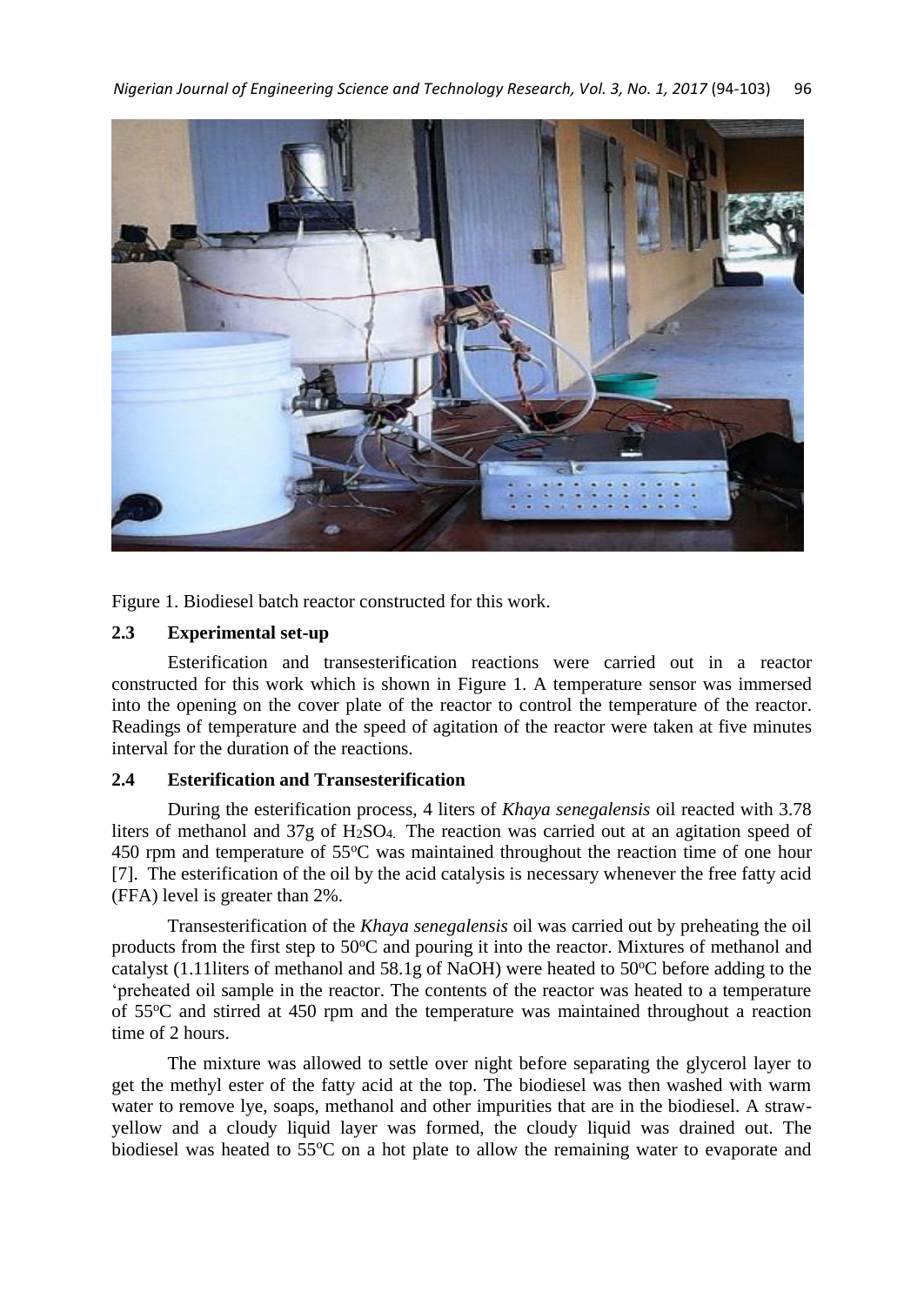was finally filtered using filter paper [8]. The volume of the biodiesel obtained and that of the glycerine were recorded.

### **2.5 Determination of Physico-chemical Properties of** *Khaya senegalensis* **Biodiesel**

The physical and chemical properties of *Khaya senegalensis* biodiesel (B100) were determined following the methods shown in Table 1.

| S/<br>N      | <b>Fuel Property</b>                     | Unit              | Khaya-<br>senegalensis<br>biodiesel | Diesel fuel | <b>ASTM 6751</b><br>Standard [9] |
|--------------|------------------------------------------|-------------------|-------------------------------------|-------------|----------------------------------|
| $\mathbf{1}$ | Density                                  | kg/m <sup>3</sup> | 905                                 | 854         | <b>NS</b>                        |
| 2            | Kinematic viscosity<br>at 40 $\rm ^{o}C$ | $mm^2/s$          | 5.09                                | 2.71        | $1.9 - 6.0$                      |
| 3            | Calorific value                          | MJ/kg             | 37.0                                | 42.0        | <b>NS</b>                        |
| 4            | Cetane number                            |                   | 54                                  |             | <b>NS</b>                        |
| 5            | Acid number                              | mgKOH/g           | 0.72                                |             | < 0.80                           |
| 6            | Flash point                              | ${}^{\circ}C$     | 134                                 | 69          | >130                             |
| $\tau$       | Cloud point                              | ${}^{\circ}C$     | $-5$                                | $-1$        | <b>NS</b>                        |
| 8            | Pour point                               | $\rm ^{o}C$       | $-15$                               | $-16$       | <b>NS</b>                        |
| 9            | Ash content                              | $\%$ (wt)         | 0.10                                | 0.10        | <b>NS</b>                        |
| 10           | Moisture content                         | $%$ (vol.)        | 0.035                               | 0.010       | 0.050                            |
| 11           | Peroxide value                           | $mg$ eqv/kg       | 0.225                               | 0.20        | <b>NS</b>                        |

Table 1. Test Methods and Equipment

#### **3.0 Results and Discussion**

### **3.1 Esterification and Transesterification Process**

During the esterification process 4liters of *Khaya-senegalensis* oil reacted with 3.775litres of methanol and 37g of H2SO<sup>4</sup> at 450 rpm for one hour and the FFA of the oil was reduced from 7.5% to 1.9%.

However, as the oil products from the esterification process was reacted with 1.11liters of methanol during the transesterification reaction with 58.1g of NaOH for a reaction period of 2 hours and at an agitation speed of 450rpm, 3.6 liters of biodiesel was obtained and this translate to 90% conversion of oil to biodiesel.

# **3.2 Physico-Chemical Properties of Produced** *Khaya senegalensis* **Biodiesel**

The results obtained for the physico-chemical properties of *Khaya senegalensis* biodiesel fuel and diesel fuel are presented in Table 2.

#### **3.3 Discussion of Results on production of** *Khaya senegalensis* **Biodiesel**

The use of acid catalyst is required to maximize the biodiesel yield from the transesterification reaction whenever the FFA level of the oil is greater than 2%. The results of the 90% conversion of Khaya *senegalensis* oil to biodiesel achieved by the use of the improvised reactor is consistent with the finding of other researchers [7, 10, 11].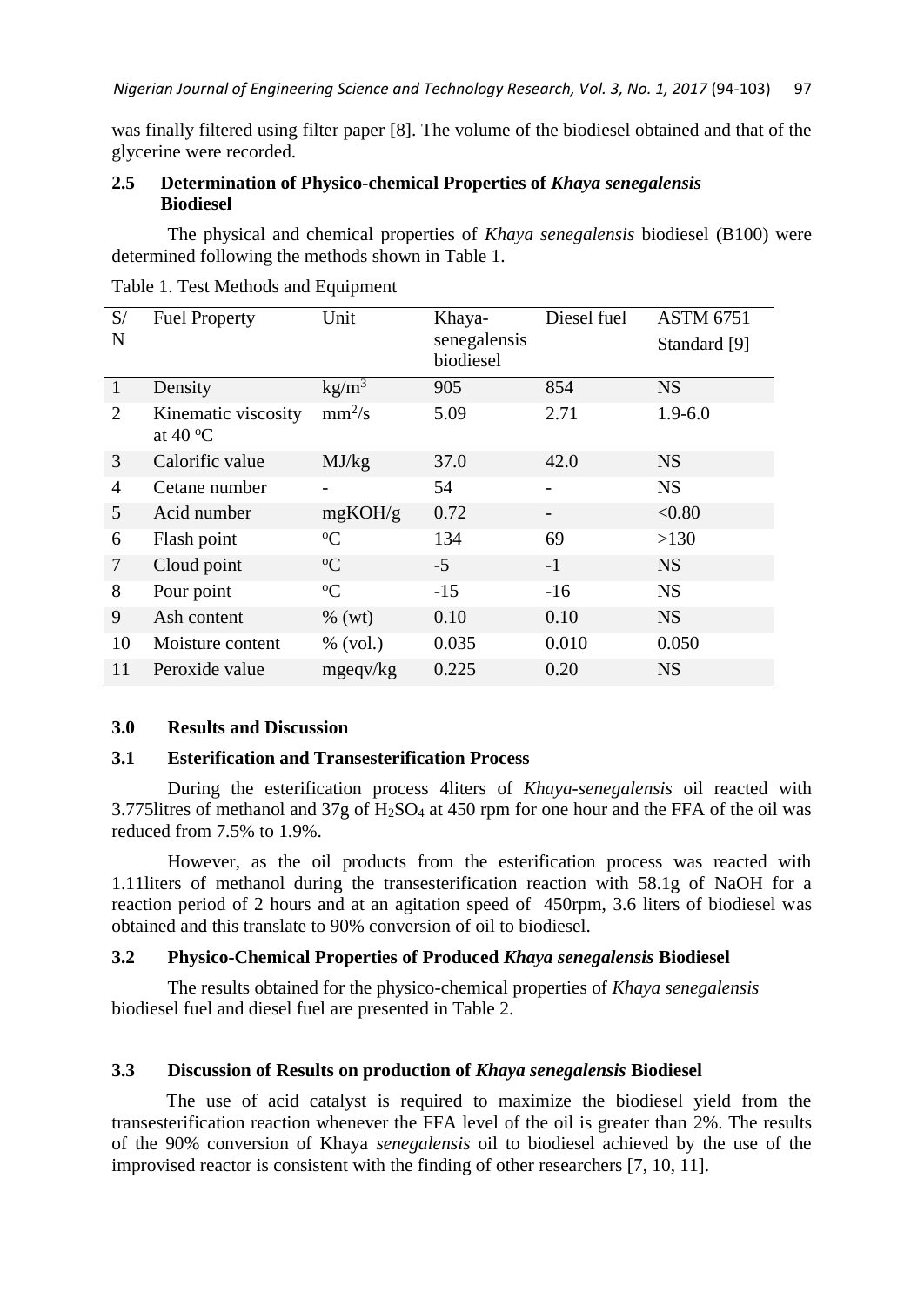| S/N            | Property            | Unit                         | Equipment used                                             | Method [9]  |
|----------------|---------------------|------------------------------|------------------------------------------------------------|-------------|
| $\mathbf{1}$   | Density             | kg/m <sup>3</sup>            | Relative density bottle                                    | ASTM D4052  |
| $\overline{2}$ | Kinematic viscosity | mm <sup>2</sup> /s           | Redwood viscometer (Redwood No.1)                          | ASTM D445   |
| 3              | Calorific value     | MJ/kg                        | Bomb calorimeter (Model CAL-2K)                            | ASTM D 240  |
| 4              | Cetane number       | $\qquad \qquad \blacksquare$ | Potable octane analyzer (Model K88660)                     | ASTM D613   |
| 5              | Acid value          | mg KOH/g                     | Standard titrimetry                                        | ASTM D 664  |
| 6              | Peroxide value      | meg/kg                       | Standard titrimetry                                        | <b>AOAC</b> |
| 7              | Flash point         | ٥C                           | Pensky martens closed cup flash tester (Model K-<br>16270) | ASTM D 93   |
| 8              | Pour point          | $\circ$ C                    | Koehler K46000 cloud and pour point tester.                | ASTM D 97   |
| 9              | Cloud point         | $\circ$ C                    | Koehler K46000 cloud and pour point tester                 | ASTM D2500  |
| 10             | Water content       | $v/v$ (%)                    | Bench top centrifuge (Model PAC67310)                      | ASTM D2709  |
| 11             | Ash content         | W/W(%)                       | Muffle furnance (Model KSL-1100X-AC)                       | ASTM D 482  |

Table 2: The physico-chemical properties of *Khaya senegalensis* biodiesel fuel and diesel fuel

 $NS = Not stated$ 

# **3.4 Discussion of Results on Physico-Chemical Properties of** *Khaya senegalensis* **Biodiesel**

#### **3.4.1 Kinematic viscosity**

Viscosity is a key property because it induces the atomization of a fuel upon injection into the diesel engine combustion chamber and ultimately, the formation of engine deposits [12]. The viscosity of *Khaya senegalensis* biodiesel was found to be 5.09mm<sup>2</sup>/s, this value is within the limit specified by ASTM D6751 standard of 1.9-6.0 mm<sup>2</sup>/s [9]. The viscosity of *Khaya senegalensis* biodiesel is lower than the values reported for other biodiesel fuels, for example, 5.81 mm<sup>2</sup>/s for soybeans oil methyl ester [3], 5.53 mm<sup>2</sup>/s for neem oil methyl ester [13] and 10.0729 mm<sup>2</sup>/s for Baobab oil methyl ester [14], but higher than the viscosity of 3.98mm<sup>2</sup> /s for mahua oil biodiesel [15] and 4.3 mm<sup>2</sup> /s for canola oil methyl ester [16].

Higher viscosity of biodiesel fuel causes pumping and atomization problems, poor cold engines start-up, misfire and ignition delay in diesel engines [3].

#### **3.4.2 Flash point**

The flash point of *Khaya senegalensis* oil biodiesel was found to be 134 °C, this value is within the limit specified by ASTM D6751 >130 $\degree$ C [9] and almost of the same value with soybean oil methyl ester 130 $^{\circ}$ C [3] but higher than that of canola oil methyl ester (84 $^{\circ}$ C) [16] and lower than the flash point of neem oil methyl ester  $(150^{\circ}C)$  [13], palm oil methyl ester  $(164\text{°C})$  [17] and cotton seed oil biodiesel  $(200\text{°C})$  [18].

Higher value of flash point makes biodiesel fuel safer in terms of storage, handling and transportation, since fuel with flash point lower than the ambient temperature vapourises and catches fire easily [19]. Higher flash point of biodiesel is also an indication of complete transesterification process and the absence of residual alcohols in the biodiesel fuel [20].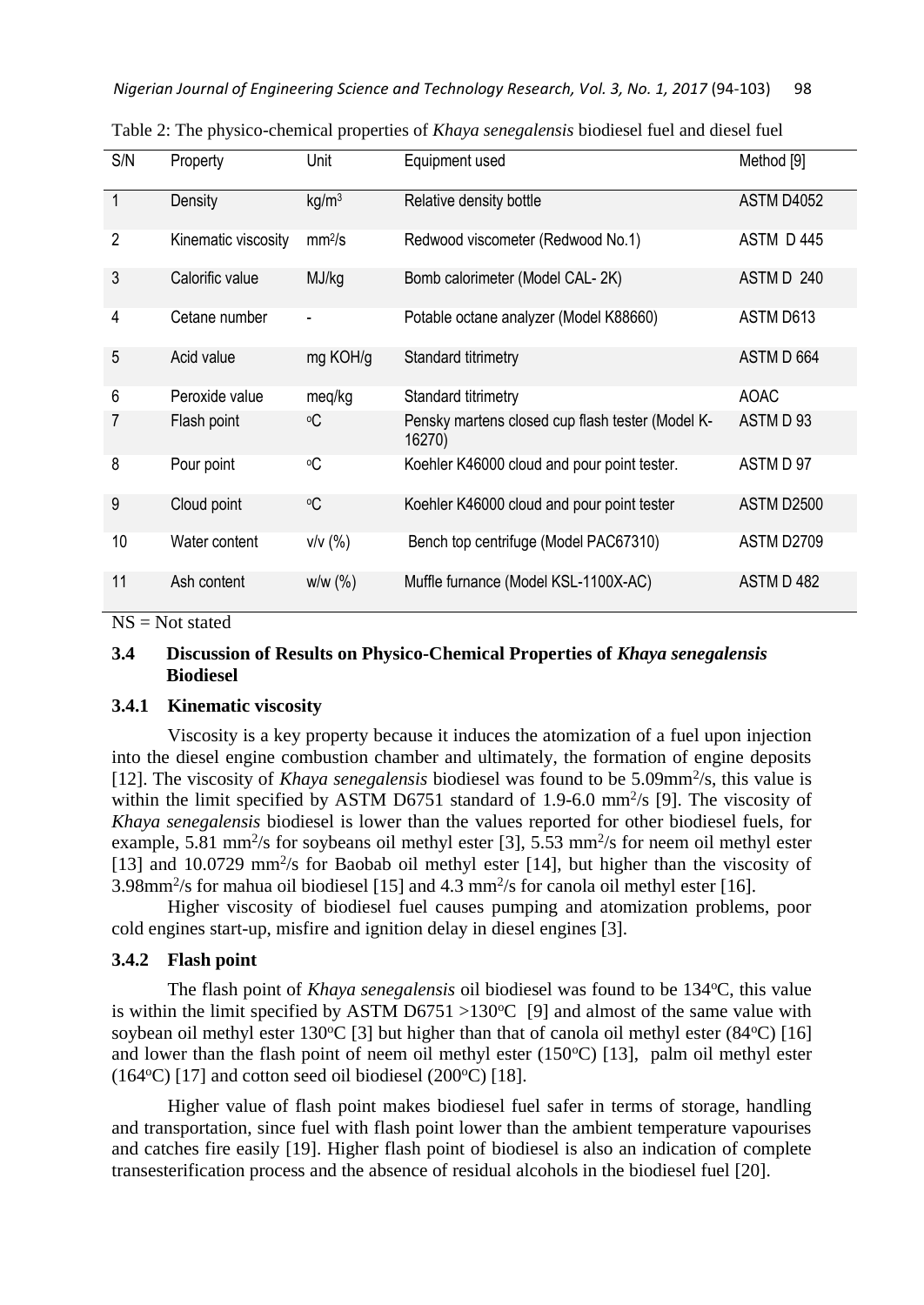# **3.4.3 Acid value**

The presence of high value of free fatty acid in biodiesel fuel may result in corrosion of the fuel line components and other engine components. Acid value is therefore used to monitor the quality of the fuel. The acid value of *Khaya senegalensis* oil biodiesel was found to be  $0.72 \text{mgKOH/g}$ , this value is within the limit specified by ASTM D6751-02 (< 0.80)  $mgKOH/g$ ), but lower than that of castor oil methyl ester (1.008 mgKOH/g) [21], higher than that of mahua oil biodiesel (0.41 mgKOH/g) [15] and sunflower oil biodiesel (0.3mgKOH/g) [22].

# **3.4.4 Pour point**

Cloud point is the temperature at which wax first becomes visible when the fuel is cooled, while pour point is the lowest temperature at which a fuel begins to flow. The pour point of *Khaya senegalensis* oil biodiesel is -15°C, this value is lower than that of rape seed oil methyl ester (-12°C) [18], soybeans methyl ester (-8°C) [3], cotton seed biodiesel (-5°C) [18], baobab oil methyl ester (20 $\degree$ C) [14], and neem oil methyl ester (6 $\degree$ C) [13], groundnut oil biodiesel (4 $\degree$ C) [25] and Palm kernel oil biodiesel (10 $\degree$ C) [22], but higher than that of castor seed oil methyl ester  $(-32^{\circ}C)$  [23].

Using biodiesel in internal combustion engines at low temperature may result in the formation of small crystals suspended in liquid phase, and can clog fuel filter partially or totally, the sedimentation of this crystal on the inner walls of the fuel systems pipes may reduce the flow sectional area, causing poor engine fuelling.

# **3.4.5 Cloud Point**

The cloud point of *Khaya senegalensis* oil biodiesel was found to be -5°C. This value is lower than that of soapnut oil biodiesel  $(-1^{\circ}C)$  [24], cotton seed oil biodiesel  $(-2^{\circ}C)$  [18], baobab oil methyl ester (10°C) [14], palm kernel biodiesel (5°C) [22], groundnut oil biodiesel (7<sup>o</sup>C) [25] and neem oil methyl ester (6<sup>o</sup>C) [13] but higher than that of castor oil methyl ester  $(-12$ <sup>o</sup>C) [23].

# **3.4.6 Density**

The density of *Khaya senegalensis* oil biodiesel was found to be 905kg/m<sup>3</sup>. This value is slightly outside the limit specified by EN14214 standard of  $860-900$ kg/m<sup>3</sup>, but higher than the density of diesel fuel  $(850 \text{ kg/m}^3)$  [15], Baobab oil biodiesel  $(0.860 \text{kg/L})$ , [14], manketti oil methyl ester (0.8878kg/L) [26], but lower than the density of castor oil biodiesel (0.913kg/L) [21], neem oil methyl ester (0.9182kg/L) [13].

Fuel density affects the performance of the fuel in an internal combustion engines, since some of the fuel properties such as cetane number, heating value and viscosity are dependent on density, and it therefore affects the performance of pumps and fuel spray atomization, since fuel injection system operates on volume metering system, therefore higher density of biodiesel fuel results in the delivery of a slightly greater mass of fuel into the combustion chamber [24].

### **3.4.7 Calorific value**

The calorific value of *Khaya senegalensis* oil biodiesel was found to be 37MJ/kg, this value is lower than that of menketti oil biodiesel (39.07MJ/kg) [26], and sunflower biodiesel (40MJ/kg) [22], but higher than that of peanut oil methyl ester (33.6MJ/kg) [25], karanja oil methyl ester (34.0MJ/kg) [27]. Generally, the calorific value of biodiesel fuel is less than that of fossil diesel (42.0MJ/kg), which may be due to the presence of oxygen molecule in the biodiesel chain [3], and also due to the difference in chemical composition of biodiesel fuel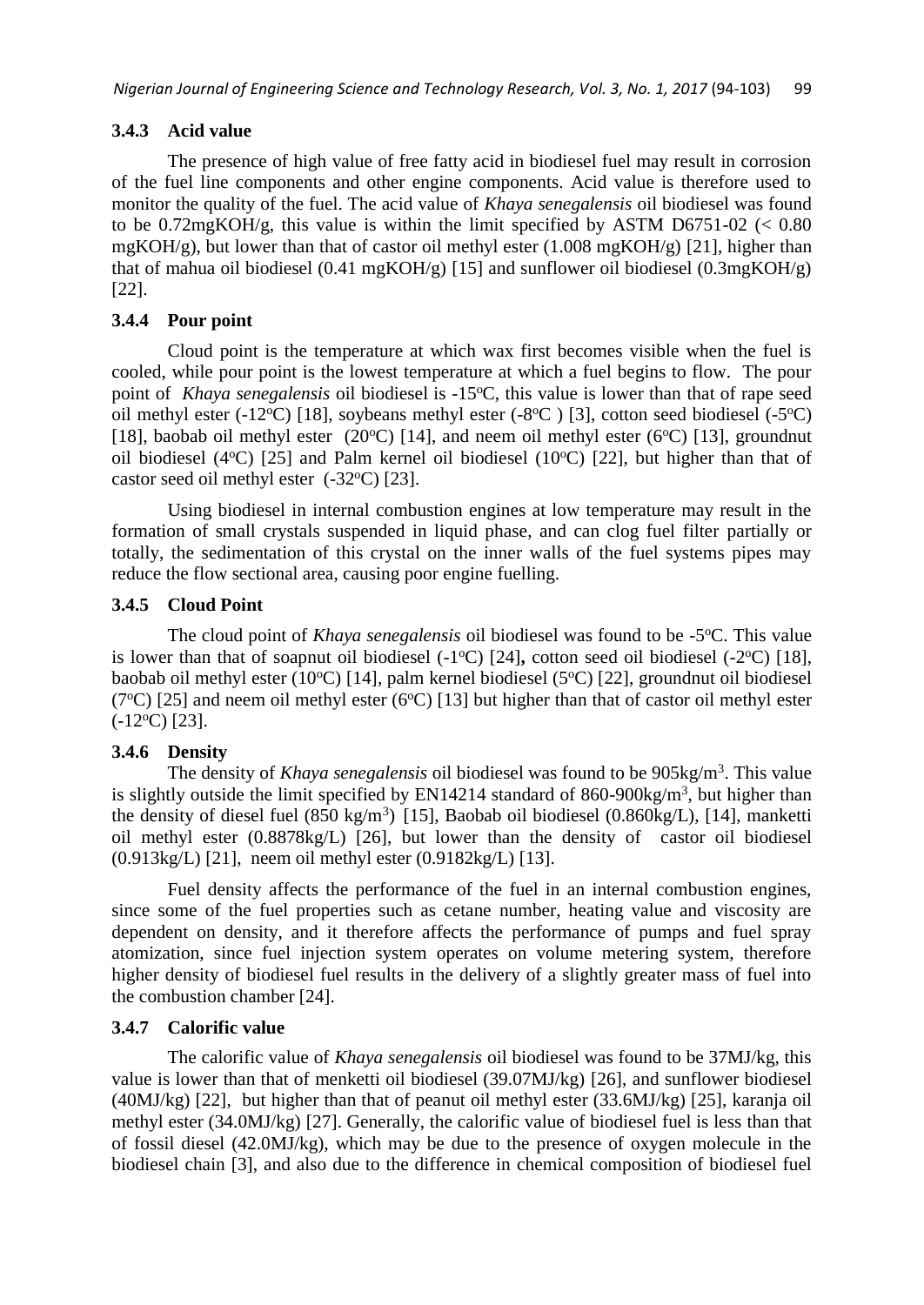when compared to diesel fuel [15]. The heat supplied to the engine is influenced by the calorific value of the fuel since heat input to the engine is the product of fuel mass flow rate and the calorific value of the fuel [28].

### **3.4.8 Ash content.**

Ash is the residue remaining after heating oil in air under oxidizing conditions at high temperature. Ash forming materials may be present in biodiesel as abrasive solids, soluble metallic soaps and unremoved catalyst [29]. Abrasive solids and unremoved catalyst can contributes to the failure of injector, fuel pump, piston and ring wear, and also engine deposits. Soluble metallic soaps contributes to filter plugging and deposits.

The ash content of *Khaya senegalensis* oil biodiesel was found to be 0.01% (w/w), this value is within the limits specified by both the ASTM D6751-2 and EN14214 standards of  $\langle 0.02\% \, (w/w)$  and is in agreement with the values from other researchers; mahua oil biodiesel (0.01% (w/w)) [15], sunflower oil biodiesel (0.004% (w/w)) [22], cotton seed oil biodiesel (0.0225%) [30], waste frying oil (0.029%) [31].

# **3.4.9 Peroxide value**

The peroxide value of *Khaya senegalensis* oil biodiesel measured was 0.225mgeq/kg. This value is higher than the value specified by ASTM D6751-2 standard  $\ll 0.02$  mg eq/kg), and that of groundnut oil biodiesel of 0.13mgeqv/KOH [25].

### **3.4.10 Moisture content**

The moisture content of *Khaya senegalensis* oil biodiesel is 0.0355. This value lies within the limits specified by both the ASTM D6751-2 and EN14214 standards of  $< 0.05\%$ (w/w), but higher than that of jatropha oil methyl ester of 0.02% [32], that of waste cooking oil biodiesel of 0.0190% [31], and that of soapnut oil biodiesel of 86mg/kg [24], but lower than that of rape seed oil biodiesel of 841mg/kg [33].

### **3.4.11 Cetane number**

This is an important parameter that affects so many engine parameters including incomplete combustion and harmful exhaust emissions. It is the measure of the ignition quality of a fuel. The cetane number of *khaya senegalensis* oil biodiesel is 54. This value is close to that of cotton seed oil biodiesel 53 [18], rice bran biodiesel 56 [17], mustard seed oil biodiesel 55 [34], jatropha oil methyl ester 52 [35], Waste frying oil 55 [31].

Higher cetane number of biodiesel diesel fuel is a big advantage over fossil diesel in terms of performance and emissions and makes biodiesel fuel engines run more smoothly and with less noise [20]. The higher the cetane number, the shorter is the delay in fuel combustion since fuels with high cetane number ignites faster [24]. Also higher cetane number of biodiesel fuels results in higher intensity of pre-mixed combustion which initiates early combustion and the fuel is burnt early due to the presence of oxygen molecule in biodiesel fuel resulting into higher  $NO<sub>X</sub>$  emission level of biodiesel fuel combustion exhaust [36].

### **4.0 Conclusion**

The following conclusions may be drawn from the investigation;

1. The viscosity, flash point, acid value, ash content, moisture content and kinematic viscosity of *Khaya senegalensis* biodiesel fuel are within the limits specified by ASTM D6751 standard for biodiesel fuels.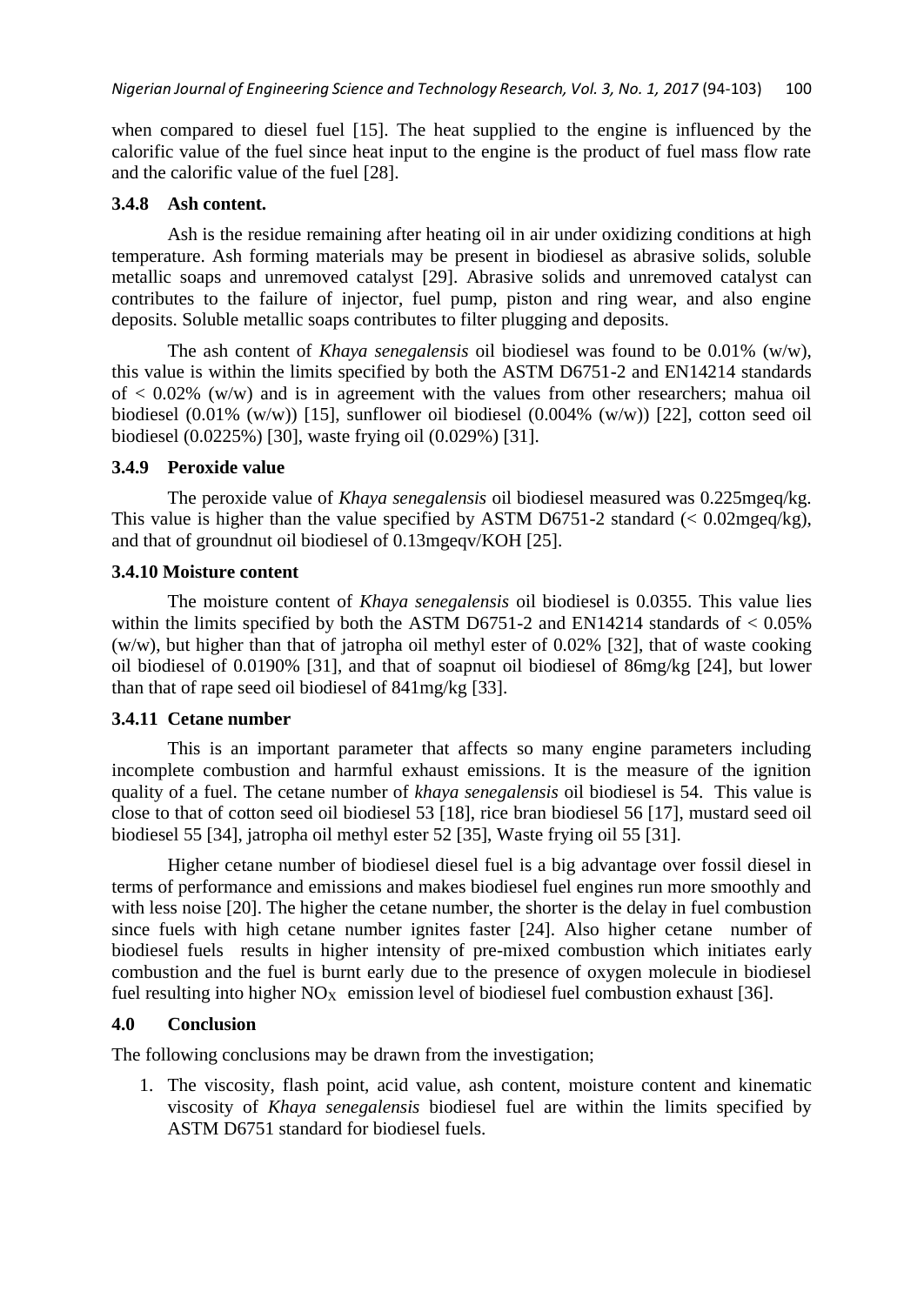- 2. The calorific value, the cetane number of *Khaya senegalensis* biodiesel fuel are lower than that of fossil diesel but in agreement with the values obtained from other plants' oil biodiesel fuels.
- 3. The cloud point, pour point, density, peroxide values of *Khaya senegalensis* biodiesel fuel are higher than that of fossil diesel, but in agreement with the values obtained from other plants' oil biodiesel fuels.
- 4. Considering the obtained physico-chemical properties of *Khaya senegalensis* biodiesel fuel, it could be concluded that the fuel properties of *Khaya senegalensis* biodiesel fuel is close to those for fossil diesel (D100). Therefore *Khaya senegalensis* biodiesel fuel can be used as a substitute to fossil diesel in compression ignition engines with little modification of the fuel.

# **References**

- 1. Gumus, M. Sayin, C. and Canaki, M. (2010). The impact of fuel injection pressure on the exhaust emission of a direct injection diesel engine fuelled with biodiesel fuel blends. *Fuel*. 95: 486-494.
- 2. Dwivedi, G. Jain, S. and Sharman, M.P. (2011). Impact analysis of biodiesel on engine performance – A review. *Renewable and sustainable energy reviews.* 15:4633 - 4641.
- 3. Ramadhas, A.S. Muraleedharan, C. and Jayaraj, S. (2005). Performance and emission evaluation of diesel engine fuelled with methyl esters of rubber seed oil. *Renewable energy*. 30:1787-1800.
- 4. Chhetri, A.B. Tango,,M.S. Budge, S.M. Watts, K.C. and Islam, M.R.(2008). Non edible oils as new sources for biodiesel production. *International journal of molecular sciences,* 9**:** 169-180.
- *5.* Bamaiyi, L.J. Ndams, I.S. Toro. W. and Odekina S. (2006). Effects of Mahagony *Khaya senegalensis* Seed Oil in the Control of Callosobruchus Maculates Stored Cowpea. *Plant protection. Science.* 42 (4):130-134.
- 6. Okieimen, F. E. and Eromosele, C.O. (1999). Fatty Acid Composition of the Seed Oil of *Khaya senegalensis*. *Bioresource Technology*. 69: 279-280.
- 7. Berchmans, H.J. and Harita, S. (2008). Biodiesel production from crude jatropha curcus L.seed oil with a high content fatty acids. *Bioresource technology*. 99: 1716- 1721.
- 8. Mondala, A. Liang, K. Toghiani, H. and Hernaudez, R. (2009). Biodiesel production by in situ transesterification of municipal primary and secondary slugs. *Bio-recourse technology.*
- 9. Gerpen, J.V. Shanks, B. Proszko, R. Clement, D. and Knothe, G. (2004). Biodiesel production technology. *National renewable energy laboratory*. Subcontractor's report. August 2002 – January 2004.
- 10. Daniyan, I.A. Adeodu, A.O. Dada, O.M. and Aribidara, A.A. (2013). Design of a small scale biodiesel processor, *journal of emerging trends in engineering and applied sciences.* 4(4): 576-580.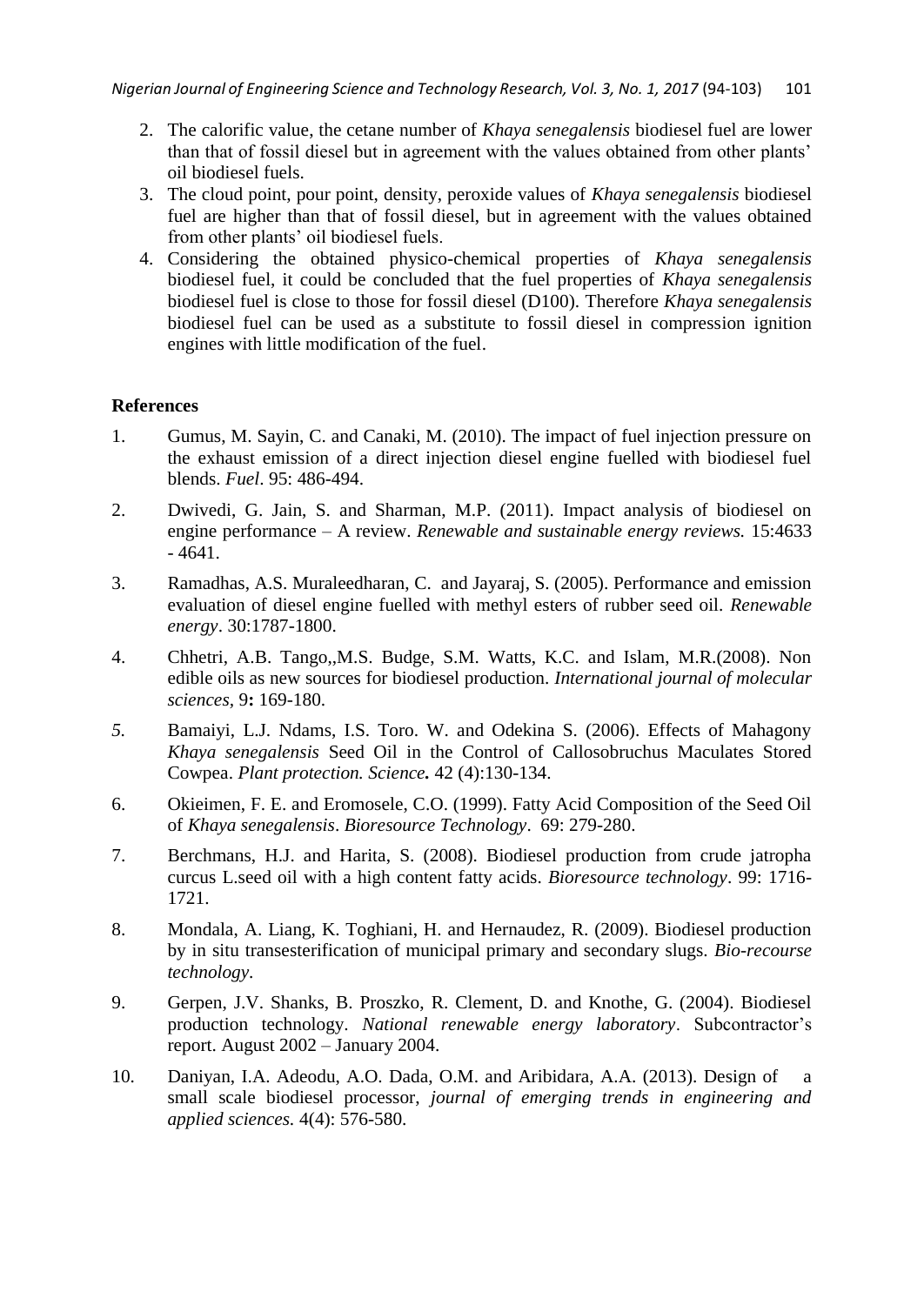- 11. Hosseini, M. Nikbakht, A. M. and Tabatababaei, M. (2012). Biodiesel Production in Batch Reactor equipped with Helical Ribbon-l like Agitation. *Modern Applied Sciences*.
- 12. Knothe, G. and Steidley, K. R. (2005). Kinematic Viscosity of Bio-diesel Fuel Components and Related Compounds. *Fuel*. 84:1059-1065
- 13. Aransiola, E. F. Betiku, E. Dio, I. and Ojumu, T.V. (2012). Production of biodiesel from crude neem oil feedstock and its emissions from internal combustion engines. *African journal of biotechnology*. 11(22): 6178 – 6186.
- 14. Buhari, M. Danbature, W.L. Mazakir, M.M. and Abubakar, B.A. (2014). Production of Biodiesel from baobob seed oil. *Journal of Agricultural sciences.* 4(2): 022-026.
- 15. Raheman, H. and Ghange, S.V. (2007). Performance of compression ignition engine with mahua (madhuca indica) biodiesel. *Fuel* 86:2565-3573.
- 16. Hazar, H. (2009). Effects of biodiesel on low heat loss diesel engine. *Renewable energy*. 34:1533-1537.
- 17. Singh, S.P. and Singh, D. (2010). Biodiesel production through the use of different sources and characterization of oils and their esters as substitute of diesel: A review. *Renewable and sustainable energy reviews.* 14:200-216.
- 18. Kumar, A. S. Masheswar, D. Reddy, K. and Kumar, V. (2009). Comparison of diesel engine performance and emission from neat and transesterified cotton seed oil. *Jordan journal of mechanical and industrial engineering.* 3(3):190-197.
- 19. Musa, N.A. Teran, G.M. and Yaman, S.A. (2016). Characterization of cocoa nut oil and its biodiesel. *Journal of scientific research and report*. 9 (6): 1-6.
- 20. Korbitz, W. (1999). Biodiesel production in Europe and north America, an encouraging prospect. *Renew energy.* 16:1075-1085.
- 21. Panwar, N.L. and Shrirame, H.Y. (2009). The emission characteristics of a compression ignition engine operating on castor oil methyl ester. *International journal of global warming.*
- 22. Antolin, G. Tinaut, F.V. Briceno, Y. Castano, V. Perez, C. and Rammirez, A.I. (2020). Optimization of biodiesel production by sunflower oil transesterification. *Bioresource technology.* 83: 111-114.
- 23. De-Oliveira, D. Di Luccio, M. Faccio, C. Dalla Rosa, C. Bender, J.P. Lipke, N. Menoncin, S. Amroginski, C. and De-Oliveira, J.V. (2004). Optimization of enzymatic production of biodiesel from castor oil in organic solvent medium. *Applied biochemistry and biotechnology. Part A, Enzymes engineering and biotechnology*. 115(1-3):771-780.
- 24. Vashistha, K. K. Jayant, J. and Tiwari, A.C. (2015). Effect of using blends of soapnut biodiesel with petro-diesel as engine fuels on performance parameters of a single cylinder four stroke diesel engine. *International journal of mechanical engineering technology*. 6(7):28 – 38.
- 25. Oniya, O.O. and Bamgboye, A.I. (2013).The performance characteristics of groundnut (A*rachis hypogea,* L.) biodiesel in diesel engine. *African journal of engineering science and technology.* 7 (6):504-517.